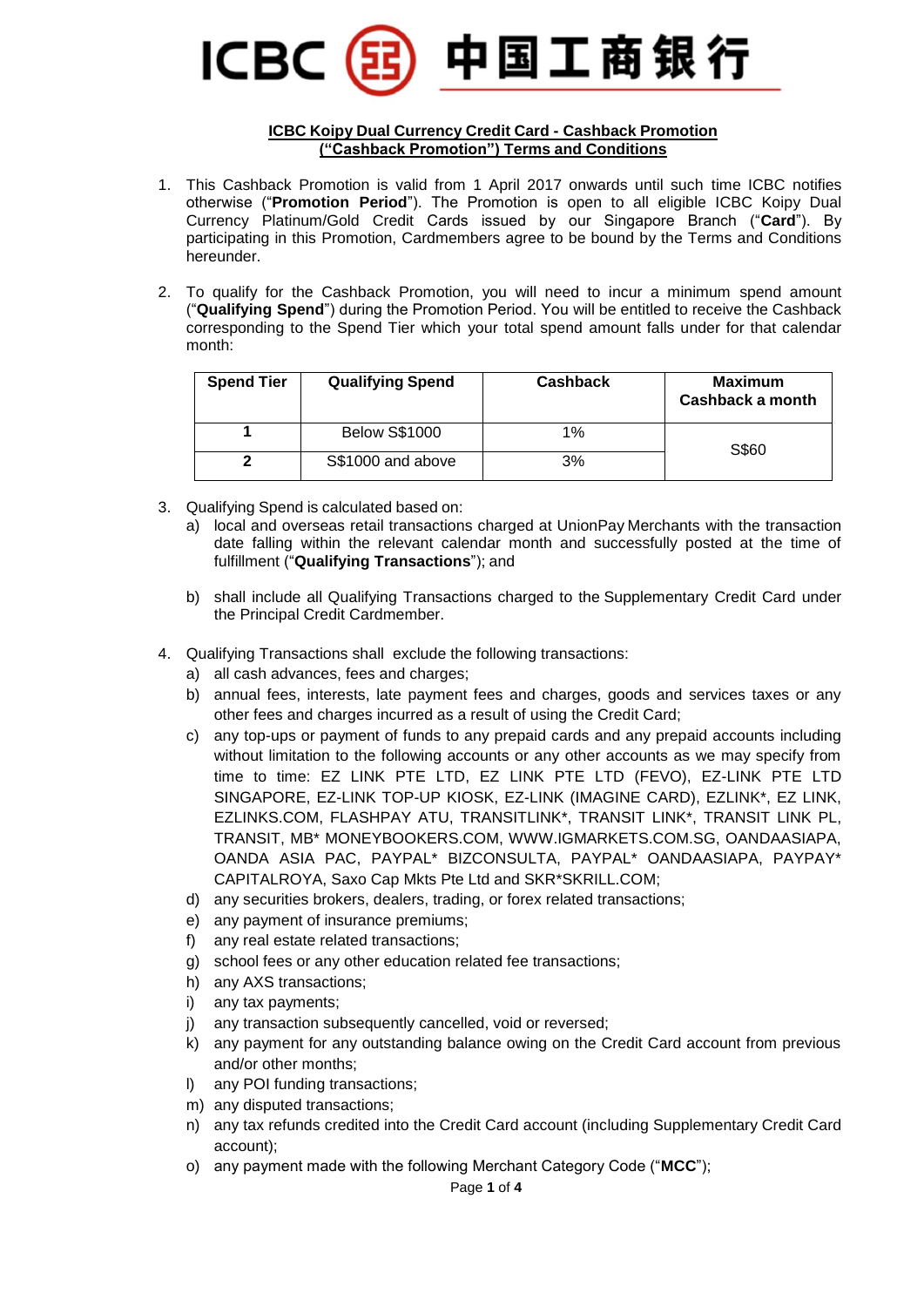## ICBC(BI)中国工商银行

| <b>MCC</b> | <b>Description</b>                                               |  |
|------------|------------------------------------------------------------------|--|
| 4829       | Wire Transfer/Money Orders                                       |  |
| 5199       | Nondurable Goods (Not Elsewhere Classified)                      |  |
| 5960       | Direct Marketing - Insurance Services                            |  |
| 6012       | <b>Financial Institutions</b>                                    |  |
| 6050       | Quasi Cash - Financial Institutions, Merchandise and Services    |  |
| 6051       | Non-Fl, Money Orders                                             |  |
| 6211       | <b>Security Brokers/Dealers</b>                                  |  |
| 6300       | Insurance Underwriting, Premiums                                 |  |
| 6513       | Real Estate Agents and Managers - Rentals                        |  |
| 6529       | Remote Stored Value Load - Financial Institute Rentals           |  |
| 6530       | Remote Stored Value Load - Merchant Rentals                      |  |
| 6540       | POI Funding Transactions                                         |  |
| 7995       | <b>Betting/Casino Gambling</b>                                   |  |
| 8211       | Elementary, Secondary Schools                                    |  |
| 8220       | Colleges, Universities                                           |  |
| 8241       | Correspondence Schools                                           |  |
| 8244       | <b>Business/Secretarial Schools</b>                              |  |
| 8249       | <b>Vocational/Trade Schools</b>                                  |  |
| 8299       | <b>Educational Services</b>                                      |  |
| 8651       | Organizations, Political                                         |  |
| 8661       | Organizations, Religious                                         |  |
| 8699       | Organizations, Membership (Not Elsewhere Classified)             |  |
| 9211       | Court Costs, Including Alimony and Child Support - Courts of Law |  |
| 9222       | <b>Fines - Government Administrative Entities</b>                |  |
| 9223       | <b>Bail and Bond Payments</b>                                    |  |
| 9311       | Tax Payments - Government Agencies                               |  |
| 9399       | Government Services (Not Elsewhere Classified)                   |  |
| 9402       | Postal Services - Government Only                                |  |
| 9405       | Intra-Government Purchases - Government Only                     |  |

- p) any transactions as may be prescribed or amended by ICBC from time to time, without prior notice or being liable to Cardmembers.
- 5. In the event of an ambiguity, ICBC reserves the right to determine whether the particular transaction is a Qualifying Transaction.
- 6. All Qualifying Transactions will be rounded down to the nearest dollar for calculation of Cashback.
- 7. If the spend amount is made in foreign currency, it will be converted to Singapore dollars (at the prevailing foreign exchange rates as determined by ICBC) for determination of Qualifying Spend.
- 8. Each eligible Principal Cardmember is only entitled to one (1) Cashback per calendar month in accordance to the Spend Tier which their total spend amount falls under, and will receive the Cashback credited into the respective Credit Card within thirty (30) business days from the end of each month.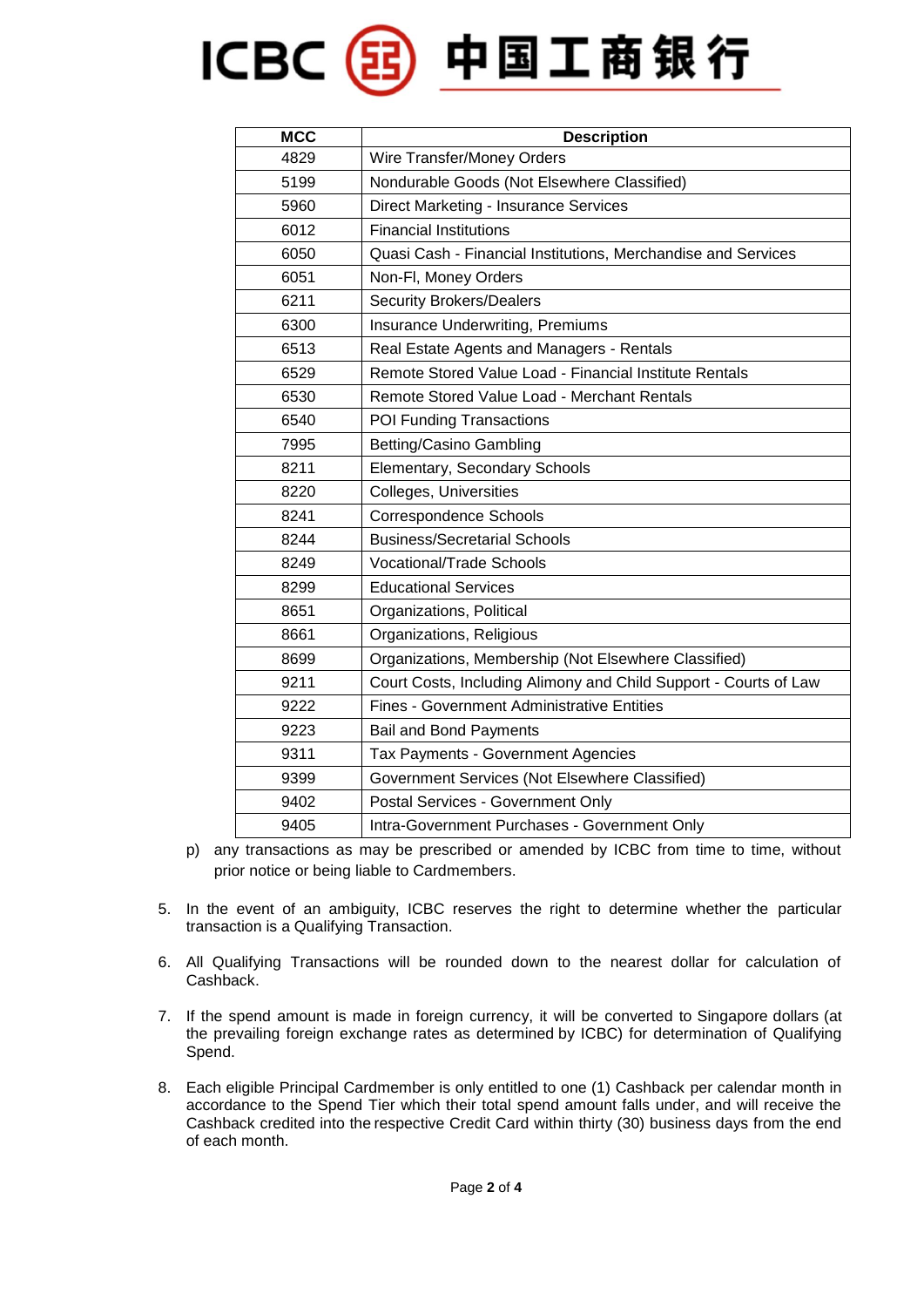

- 9. Unless otherwise stated, this Cashback Promotion cannot be combined with other cashback promotions.
- 10. You will not be eligible for this Promotion if at the time of fulfillment:
	- a) your Card Account is not in good standing and is overdue;
	- b) your Card has been reported lost or stolen;
	- c) your Card has been frozen for any reason;
	- d) your Card is cancelled or terminated for any reason;
	- e) you violated the terms of your ICBC Credit Card Cardmember's Agreement;
	- f) we believe or suspect that any transaction is illegal, fraudulent, dishonest or unauthorised; or
	- g) you transfer or cancel your Card and/or Card Account before the Cashback is credited to you.
- 11. Cashback earned in that calendar month shall only be used to offset Singapore dollar transactions incurred in the following calendar month.
- 12. Cashback withdrawn from your Card Account will be treated as a cash advance, and interest, fees and charges are applicable.
- 13. Cashback is neither transferable nor exchangeable for credits, other gifts or otherwise refundable in part or in full.
- 14. In the event that a Principal Cardmember or Supplementary Cardmember's Card is no longer in good standing, or in circumstances otherwise determined by us as not eligible, we shall reserve the right to debit and set off the Cashback from your ICBC Credit Card or any other accounts you may have with us.
- 15. We shall not be liable for any failure or delay in the transmission of the transactions by any party including but not limited to merchantestablishments.
- 16. We reserve the right to replace or substitute this Cashback Promotion with any other gifts of equal or similar value of our choice at any time, without notice or assigning any reason thereof.
- 17. We may at our absolute discretion, and without notice or assigning any reason thereof, delete, vary, supplement, amend or modify any one or more of the terms and conditions of this Cashback Promotion, including but not limited to the Qualifying Spend.
- 18. We reserve the right to terminate this Cashback Promotion without prior notice to you, and accept no liability for such termination.
- 19. These Terms and Conditions are to be read together with our ICBC Credit Card Cardmember's Agreement ("**Cardmember's Agreement**"). In the event of inconsistencies between these terms and the Cardmember's Agreement, these terms shall prevail only to the extent of such inconsistency.
- 20. These Terms and Conditions are governed by Singapore law and by participating in this Cashback Promotion, you agree to submit to the non-exclusive jurisdiction of the Singapore courts.
- 21. Our decision in all matters arising from this Cashback Promotion is final, conclusive and binding on all participating Cardmembers.
- 22. The promotional materials may be made available in English and Chinese, in the event of inconsistency, the English version shall prevail.